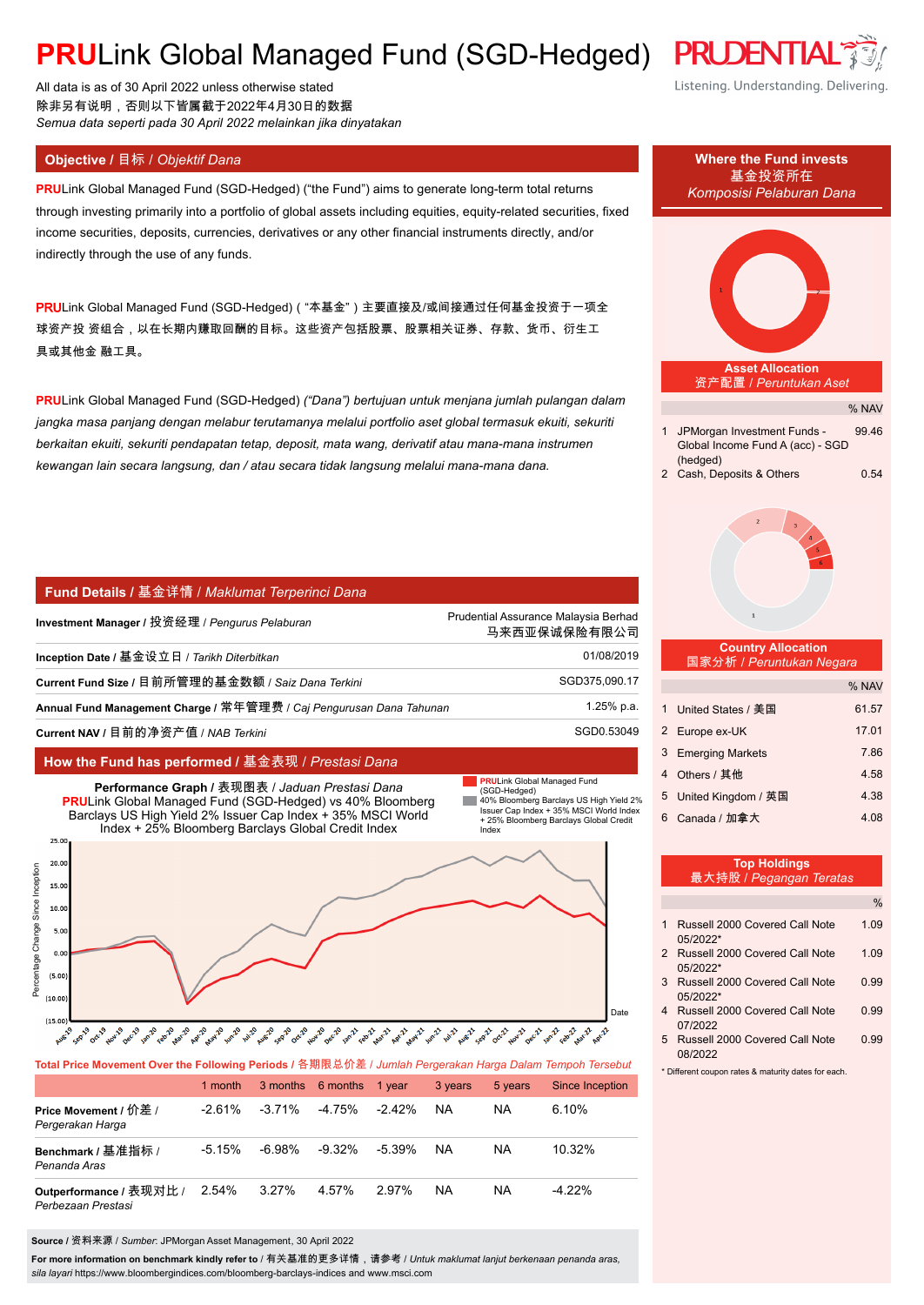## **PRULink Global Managed Fund (SGD-Hedged) PRUDENTIAL<sup>®</sup>**

All data is as of 30 April 2022 unless otherwise stated 除非另有说明,否则以下皆属截于2022年4月30日的数据 *Semua data seperti pada 30 April 2022 melainkan jika dinyatakan*



### **Monthly Update /** 每月简报 / *Peningkatan Bulanan*

#### **Market Review /** 市场回顾 */ Tinjauan Bulanan*

High inflation remains a concern for markets, globally. In the US, headline inflation stood at 8.5%, its highest level since 1981, leading to hawkish comments from policy setters. As a result, the market has now priced in 50 basis point (bps) hikes for each of the US Federal Reserve's next three meetings.

US real GDP showed an outright decline in the first quarter, shrinking by 1.4% in quarter-on-quarter, annualised terms. However, even though evidence suggests growth may have slowed, the most recent economic data indicates that the economy is still growing at a reasonable rate. In the eurozone, April's flash purchasing managers' indices (PMIs) were positive, with the composite index rising to 55.8, despite a sharp fall in German manufacturing.

高通膨仍旧是全球市场所关注的事项。美国的总通膨企于8.5%,为1981年以来最高,这使到政策策划者作出强硬的言论。有鉴于此,市场目前已将美国联储局 在接下来的3个会议各升息50基点的可能性纳入考量。

#### 美国的真实国内生产总值在第1季下跌,季对季缩1.4%(常年化数据)。尽管如此,虽然证据指出成长可能已放缓,最近的经济数据却显示经济依旧以合理的速 度成长。欧元区4月的闪读采购经理人指数(PMI)仍有涨幅,综合指数增至55.8,无视于德国制造业之剧跌。

*Inflasi tinggi kekal menjadi perhatian pasaran secara global. Di AS, inflasi utama berada pada 8.5%, paras tertinggi sejak 1981, sekaligus mengundang komen agresif dari penggubal dasar. Akibatnya, pasaran kini telah menetapkan harga kenaikan 50 mata asas bagi setiap tiga mesyuarat Rizab Persekutuan AS yang berikutnya.*

*KDNK sebenar AS menunjukkan kemerosotan serta merta pada suku pertama, menyusut 1.4% suku ke suku, dalam terma tahunan. Sungguhpun bukti menunjukkan pertumbuhan mungkin memperlahan, data ekonomi terkini menunjukkan bahawa ekonomi masih berkembang pada kadar munasabah. Di zon Euro, sorotan indeks pengurus pembelian (PMI) April adalah positif, dengan indeks komposit meningkat kepada 55.8, walaupun pembuatan Jerman mengalami kejatuhan mendadak.*

#### **Market Outlook /** 市场展望 */ Gambaran Bulanan*

While robust labour markets and pent-up savings remain supportive, risks to the recovery are building, most notably in Europe. Central bankers face substantial challenges as they look to tighten monetary policy to help bring inflation back down to target without tipping the economy into recession.

虽然蓬勃的人力市场与受抑制的储蓄依旧为经济提供扶持,经济复苏的风险正不断提高,特别是在欧洲。各央行面对巨大的挑战,因为他们计划紧缩货币政策以 令通膨降温,以免经济陷入衰退的状况。

*Meskipun pasaran buruh yang teguh dan simpanan yang membukit kekal menyokong, risiko kepada pemulihan semakin meningkat terutamanya di Eropah. Jurubank pusat mendepani cabaran besar ketika mahu mengetatkan dasar monetari bagi membantu menurunkan inflasi kembali ke sasaran tanpa mendorong ekonomi ke landasan kemelesetan.*

#### **Fund Review & Strategy /** 基金表现评论与投资策略 */ Tinjauan dan Strategi Dana*

The Fund returned -2.61% for the month, outperforming the benchmark return of -5.15% by 2.54%. Year-to-date, the fund returned -6.03%, outperforming the benchmark return of -10.26% by 4.23%.

Our allocation to global infrastructure contributed to overall performance and delivered positive returns while elsewhere, the rest of the equity portion of the Fund weighed on performance over the month. Within fixed income, our allocation to US high yield was the biggest detractor of overall performance while the rest of the fixed income portion of the Fund delivered negative returns. Our exposure to preferred equity detracted from performance, whereas the performance from our convertible bonds allocation ended the month flat.

The Fund strategy would adopt multi-asset approach with a focus on risk-adjusted income. We see the potential for further pressure on equity valuations ahead. In fixed income, the case for owning duration is stronger than it was at the start of 2022, but yields are likely to rise further as central banks push ahead with their tightening plans.

本基金在检讨月份的回酬为-2.61%,超越-5.15%的基准回酬2.54%。年度至今,本基金的回酬为-6.03%,高于-10.26%的基准回酬4.23%。

我们的全球基本建设投资取得正回酬,并对整体基金表现作出贡献,基金所投资的其他股项则减损了相对表现。固定收益投资当中,美国高回酬债券的配置对基 金整体表现有最大的负面影响。优先股投资也对基金表现不利,可转换债券的配置则在当月趋平。

本基金采取了多元资产的投资策略,并将重点放在经风险调整的收益上。我们认为在未来股项估值会进一步受压。固定收益证券的持有期限比2022年初还要长 久,但回酬有可能会进一步扬升,因为央行继续执行其紧缩政策的计划。

*Dana menyampaikan pulangan -2.61% di bulan ini, mengatasi pulangan penanda aras -5.15% sebanyak 2.54%. Sejak awal tahun hingga kini, Dana mengembalikan -6.03%, mengatasi pulangan penanda aras -10.26% sebanyak 4.23%.*

Peruntukan kami kepada infrastruktur global menyumbang kepada prestasi keseluruhan dan memberikan pulangan positif manakala di bahagian lain, ekuiti Dana yang selebihnya *mempengaruhi prestasi di bulan tinjau. Menyorot pendapatan tetap, peruntukan kami kepada hasil tinggi AS merupakan pengacau prestasi terbesar secara keseluruhan manakala bahagian pendapatan tetap Dana yang lain memberikan pulangan negatif. Pendedahan kami kepada ekuiti keutamaan menyeret prestasi, manakala prestasi daripada peruntukan bon boleh tukar mengakhiri bulan tinjauan secara mendatar.*

*Strategi Dana iakah menggunakan pendekatan berbilang aset dengan tumpuan ke atas pendapatan terlaras risiko. Kami melihat potensi tekanan selanjutnya ke atas penilaian ekuiti di hadapan. Menyorot pendapatan tetap, keadaan pemilikan tempoh adalah lebih kukuh berbanding di permulaan tahun 2022, namun hasil berkemungkinan meningkat lagi apabila bank pusat meneruskan pelan pengetatan.*